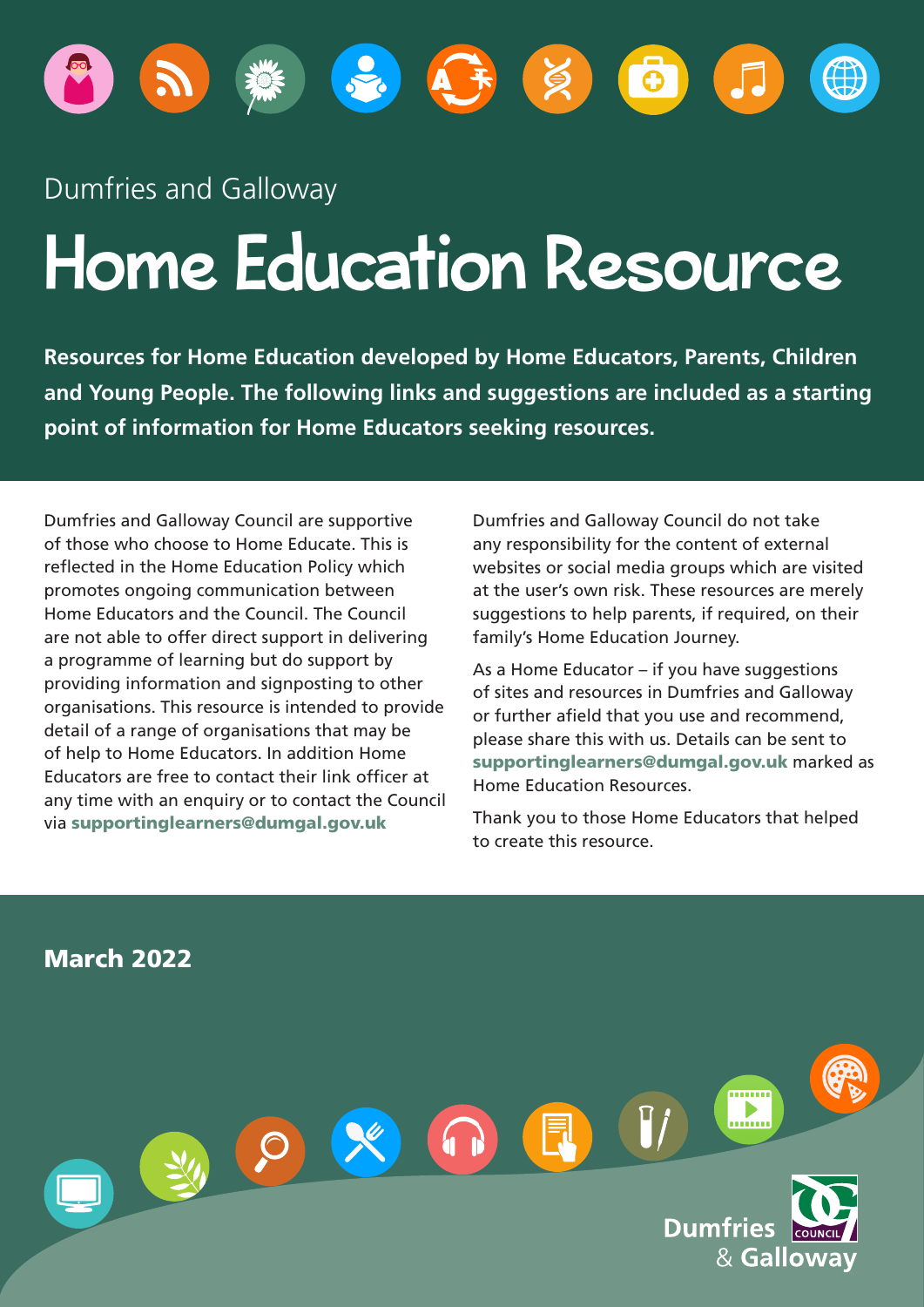# $\left( 8 - 8 - 9 \right)$

# National Peer Groups

#### <https://homeeducationforums.co.uk/forum>

The Scottish Home Education Forum webiste can be found at <https://scothomeed.co.uk/> For further information, please refer to our Facebook page <https://www.facebook.com/HomeEdForums> or Twitter feed <https://twitter.com/homeedforums>

First port of call for Home Education support, with signposting to local groups for meet-ups, events, support and friendships.

There are a multitude of national and international Home Education Facebook groups offering legislative and statutory support, reduced subscriptions to resources, art competitions, exam support, forest schools, IT group, Big Home Ed Picnic, etc. and Home Educators can easily be signposted from the Scottish Home Education Forum through multitude of parents' knowledge and experience.



### Online Resources

# Resources across the curriculum

 [Schulfrei-Community](https://schulfrei-community.de/en/) [https://schulfrei](https://schulfrei-community.de/en/we-meet/)[community.de/en/we-meet/](https://schulfrei-community.de/en/we-meet/) Home Education Community around the globe

 [https://learning.parliament.uk/en/home-education/](https://eur03.safelinks.protection.outlook.com/?url=https%3A%2F%2Flearning.parliament.uk%2Fen%2Fhome-education%2F&data=04|01||f9a6f9eb698f49963dfb08d9a37c0ce7|bd2e1df68d5a4867a647487c2a7402de|0|0|637720576568165566|Unknown|TWFpbGZsb3d8eyJWIjoiMC4wLjAwMDAiLCJQIjoiV2luMzIiLCJBTiI6Ik1haWwiLCJXVCI6Mn0%3D|3000&sdata=uQI7%2BCypodovUL6TPo5CD%2FNOygr2e1kRF3wbxxlBUMY%3D&reserved=0) UK Parliament Home Education – free resource and online sessions

[https://www.fuelingeducation.com/classroom](https://www.fuelingeducation.com/classroom-resources)[resources](https://www.fuelingeducation.com/classroom-resources) 

Ideas for educators on ways to design and deliver engaging learning

[https://www.teacherspayteachers.com/](https://eur03.safelinks.protection.outlook.com/?url=https%3A%2F%2Fwww.teacherspayteachers.com%2F&data=04|01||f9a6f9eb698f49963dfb08d9a37c0ce7|bd2e1df68d5a4867a647487c2a7402de|0|0|637720576568075959|Unknown|TWFpbGZsb3d8eyJWIjoiMC4wLjAwMDAiLCJQIjoiV2luMzIiLCJBTiI6Ik1haWwiLCJXVCI6Mn0%3D|3000&sdata=SgIenpYijiJLilk%2F1U2TMHPgjT%2FrEhX8Nq0tkBMtutg%3D&reserved=0) Independent school resources

 [https://study.com/](https://eur03.safelinks.protection.outlook.com/?url=https%3A%2F%2Fstudy.com%2F&data=04|01||f9a6f9eb698f49963dfb08d9a37c0ce7|bd2e1df68d5a4867a647487c2a7402de|0|0|637720576568155606|Unknown|TWFpbGZsb3d8eyJWIjoiMC4wLjAwMDAiLCJQIjoiV2luMzIiLCJBTiI6Ik1haWwiLCJXVCI6Mn0%3D|3000&sdata=rwPoWTdtEopZmjHGalYAQ9I7beFdbzJCAaYfX9YXiVY%3D&reserved=0) Account based resource platform

 <https://www.khanacademy.org/>[https://livingjoyfully.ca/start-here/](https://eur03.safelinks.protection.outlook.com/?url=https%3A%2F%2Flivingjoyfully.ca%2Fstart-here%2F&data=04|01||f9a6f9eb698f49963dfb08d9a37c0ce7|bd2e1df68d5a4867a647487c2a7402de|0|0|637720576568056043|Unknown|TWFpbGZsb3d8eyJWIjoiMC4wLjAwMDAiLCJQIjoiV2luMzIiLCJBTiI6Ik1haWwiLCJXVCI6Mn0%3D|3000&sdata=4igdMRY%2BBgtS8cLgiO4J9%2F%2BemWCEteLGR%2F5UQinigcs%3D&reserved=0) Articles, books – De-schooling, unschooling, parenting

[https://www.oxfordhomeschooling.co.uk/course/](https://www.oxfordhomeschooling.co.uk/course/igcse/)  [igcse/](https://www.oxfordhomeschooling.co.uk/course/igcse/) 

Wide range of courses and tutor support.

<https://uk.ixl.com/> App with range of course, curriculum materials and links.

<http://schoolexpress.com/> Wide range of subjects and projects, printable materials.

[https://freddiesmummyuk.com/homeschooling](https://freddiesmummyuk.com/homeschooling-websites-uk/amp/)[websites-uk/amp/](https://freddiesmummyuk.com/homeschooling-websites-uk/amp/)

Sharing life as a home educating family that includes a wide range of websites and resources.

<https://www.education.com/> Wide range of subject information.

<https://kids.britannica.com/> Index and glossary for a wide range of subjects .

<https://www.tes.com/teaching-resources> Wide range of curriculum materials.

<https://teachersherpa.com/home> Email free subscription - sharing of practice by teachers.

[https://ed.ted.com/lessons?content\\_type=animati](https://ed.ted.com/lessons?content_type=animations&direction=desc&sort=publish-date&user_by_click=student)  [ons&direction=desc&sort=publish-date&user\\_by\\_](https://ed.ted.com/lessons?content_type=animations&direction=desc&sort=publish-date&user_by_click=student)  [click=student](https://ed.ted.com/lessons?content_type=animations&direction=desc&sort=publish-date&user_by_click=student) 

Wide range of curriculum lessons .

<https://www.twinkl.co.uk/> Wide range of curriculum materials.

[https://www.enchantedlearning.com/home.shtml](https://eur03.safelinks.protection.outlook.com/?url=https%3A%2F%2Fwww.enchantedlearning.com%2Fhome.shtml&data=02%7C01%7C%7Ca4d786601bbe402f46d908d82e3cb3bf%7Cbd2e1df68d5a4867a647487c2a7402de%7C0%7C0%7C637310185544438691&sdata=GLqfWAQHN%2FXTcQ9I6Og2urteTKpU%2BNrcGkFCVNL4nOE%3D&reserved=0)  Activities across the curriculum.

<https://www.muddlepuddle.co.uk/> Early play.

<https://www.bbc.com/bitesize> Interactive wide range of subject information and revision support.

<http://www.amblesideonline.org/> Charlotte Mason Home Education materials.

[https://myonlineschooling.co.uk/join-us/](https://myonlineschooling.co.uk/join-us/curriculum-and-subjects/)  [curriculum-and-subjects/](https://myonlineschooling.co.uk/join-us/curriculum-and-subjects/) English National Curriculum materials.

<https://skoolbo.com/> Literacy and Numeracy resources.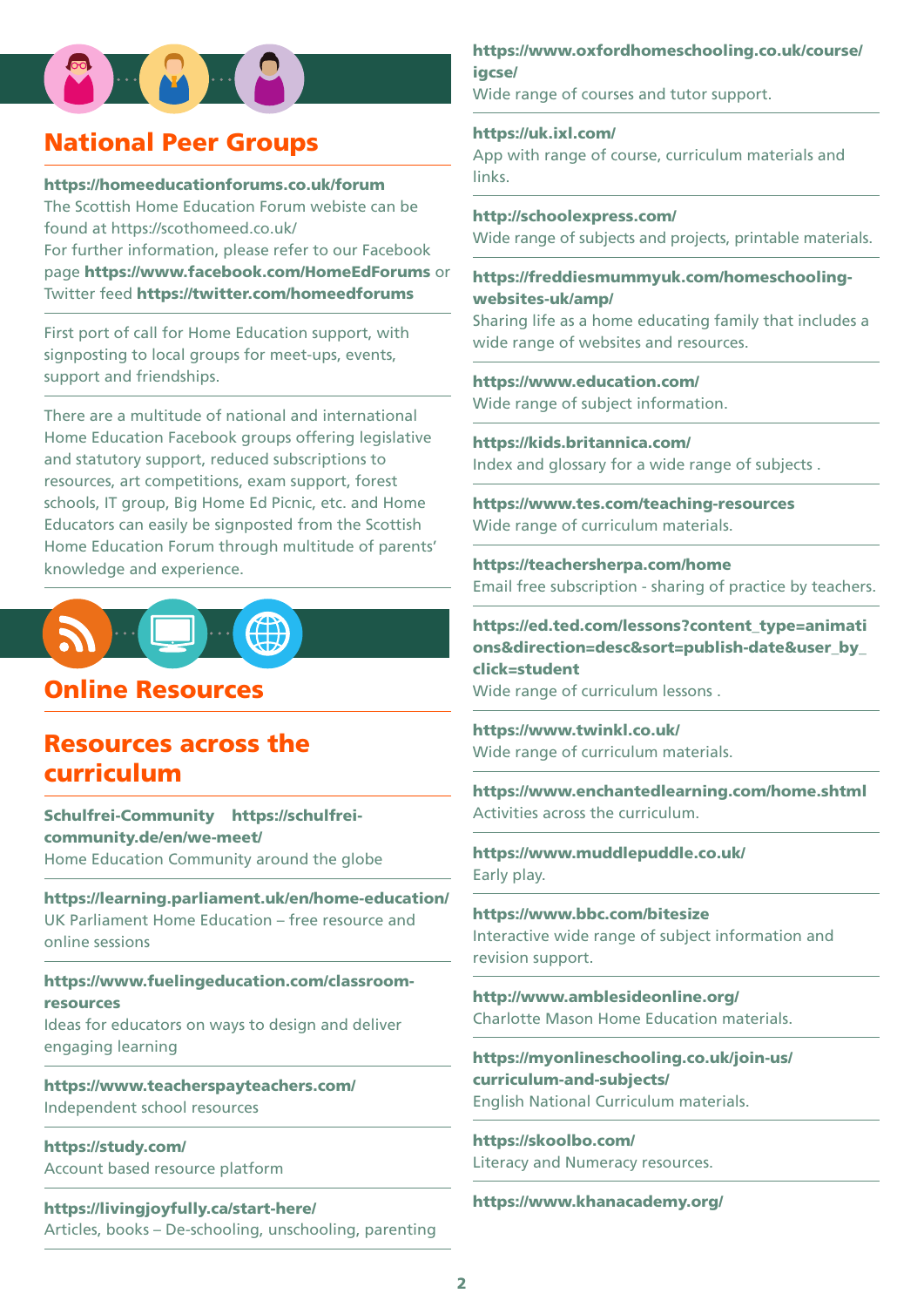Interactive account-based learning across curriculum.

<https://www.sruc.ac.uk/info/120392/> Courses and participation opportunities.

[https://www.net-school.co.uk/](https://eur03.safelinks.protection.outlook.com/?url=https%3A%2F%2Fwww.net-school.co.uk%2F&data=02%7C01%7C%7Ca4d786601bbe402f46d908d82e3cb3bf%7Cbd2e1df68d5a4867a647487c2a7402de%7C0%7C0%7C637310185544458602&sdata=%2B0kDxP79emfu1jEMPOgD1kIkfeKcOjeYcwENHhs46nY%3D&reserved=0) English Education online format ages 9-16 .

[Welcome to DGC | Dumfries and Galloway College](https://www.dumgal.ac.uk)  [\(dumgal.ac.uk\)](https://www.dumgal.ac.uk)  Courses at Dumfries and Galloway College.

[https://www.uws.ac.uk/money-fees-funding/other](https://www.uws.ac.uk/money-fees-funding/other-financial-support/alternative-trusts-scholarships/)[fnancial-support/alternative-trusts-scholarships/](https://www.uws.ac.uk/money-fees-funding/other-financial-support/alternative-trusts-scholarships/)  University of the West of Scotland trusts and scholarships.

<https://www.open.edu/openlearn/> Wide range of subjects and full courses.

<https://www.futurelearn.com/> Wide range of courses at degree level.

<https://www.educationalappstore.com/> Educational App store - wide range of materials.

 <https://www.skillsdevelopmentscotland.co.uk>Skills development Scotland.

 <https://www.myworldofwork.co.uk/>Career options advice for learners and parents.

<https://www.apprenticeships.scot/> Apprenticeship routes.

 <https://www.digitalworld.net/>Create your own profle.



#### Maths Resources

[https://www.young-enterprise.org.uk/your-money](https://www.young-enterprise.org.uk/your-money-matters-scotland/)[matters-scotland/](https://www.young-enterprise.org.uk/your-money-matters-scotland/) 

University of Edinburgh and Young Money and the Pensions Service – fnancial education textbook

[https://mathforlove.com/](https://eur03.safelinks.protection.outlook.com/?url=https%3A%2F%2Fmathforlove.com%2F&data=04|01||f9a6f9eb698f49963dfb08d9a37c0ce7|bd2e1df68d5a4867a647487c2a7402de|0|0|637720576568145644|Unknown|TWFpbGZsb3d8eyJWIjoiMC4wLjAwMDAiLCJQIjoiV2luMzIiLCJBTiI6Ik1haWwiLCJXVCI6Mn0%3D|3000&sdata=WsVobeMqbfpnHEuTHsD5%2BhWYOkRV6%2BW3dD8PYg3xci4%3D&reserved=0)  Play based – games, lessons, and resources

[https://corbettmaths.com/](https://eur03.safelinks.protection.outlook.com/?url=https%3A%2F%2Fcorbettmaths.com%2F&data=04|01||f9a6f9eb698f49963dfb08d9a37c0ce7|bd2e1df68d5a4867a647487c2a7402de|0|0|637720576568185474|Unknown|TWFpbGZsb3d8eyJWIjoiMC4wLjAwMDAiLCJQIjoiV2luMzIiLCJBTiI6Ik1haWwiLCJXVCI6Mn0%3D|3000&sdata=VAiDYo6gpNbrlZvG0PingWfXTetCK%2F3xyTpHyJTc%2BO0%3D&reserved=0) 

Videos and worksheets and resources

[The Maths Factor : Homepage - make Carol](https://www.themathsfactor.com/?gclid=Cj0KCQiAxc6PBhCEARIsAH8Hff36hPkW4yunLHMpzsdCi2K1Hr7RYdRLkwiB9ELZ5zNLuqH0mTddyB8aAkJAEALw_wcB)  [Vorderman your child's online maths tutor](https://www.themathsfactor.com/?gclid=Cj0KCQiAxc6PBhCEARIsAH8Hff36hPkW4yunLHMpzsdCi2K1Hr7RYdRLkwiB9ELZ5zNLuqH0mTddyB8aAkJAEALw_wcB) Subscription maths resources

[Smartick | Online Mathematics for Children](https://uk.smartickmethod.com/)  [\(smartickmethod.com\)](https://uk.smartickmethod.com/) Primary aged resources

<https://www.prodigygame.com/> Interactive maths (also as an app).

<https://mathsmadeeasy.co.uk/> Tutor and revision support.

<https://www.interactive-maths.com/> Online maths resources for all ages.

[https://www.mathletics.com/uk/](https://eur03.safelinks.protection.outlook.com/?url=https%3A%2F%2Fwww.mathletics.com%2Fuk%2F&data=02%7C01%7C%7Ca4d786601bbe402f46d908d82e3cb3bf%7Cbd2e1df68d5a4867a647487c2a7402de%7C0%7C0%7C637310185544418783&sdata=1tFNAWJXedqvrrC99G6BIF8Zy1Qr%2F8IY8JedAKT7rts%3D&reserved=0)  Activities and reports on how you are progressing with maths.



# Computer Science and Sciences

[https://www.facebook.com/](https://www.facebook.com/DaedalusDesignCurriculums)  [DaedalusDesignCurriculums](https://www.facebook.com/DaedalusDesignCurriculums) Chemistry and Periodic Tables

[https://neal.fun/size-of-space/](https://eur03.safelinks.protection.outlook.com/?url=https%3A%2F%2Fneal.fun%2Fsize-of-space%2F&data=04|01||f9a6f9eb698f49963dfb08d9a37c0ce7|bd2e1df68d5a4867a647487c2a7402de|0|0|637720576568155606|Unknown|TWFpbGZsb3d8eyJWIjoiMC4wLjAwMDAiLCJQIjoiV2luMzIiLCJBTiI6Ik1haWwiLCJXVCI6Mn0%3D|3000&sdata=Y%2BlWxSFw8O7nQxrB4SeirGsRdz7AHzfslScr7LRnW5g%3D&reserved=0) The Size of Space – great visual journey through space

[https://www.polartrec.com/](https://eur03.safelinks.protection.outlook.com/?url=https%3A%2F%2Fwww.polartrec.com%2F&data=04|01||f9a6f9eb698f49963dfb08d9a37c0ce7|bd2e1df68d5a4867a647487c2a7402de|0|0|637720576568215342|Unknown|TWFpbGZsb3d8eyJWIjoiMC4wLjAwMDAiLCJQIjoiV2luMzIiLCJBTiI6Ik1haWwiLCJXVCI6Mn0%3D|3000&sdata=MSYw7OKqps82%2Bw4Myu5EoIXvD07y9v%2BjFXhbV%2FFf5y0%3D&reserved=0) STEM at the Poles – Expedition Education

[https://earthsky.org/](https://earthsky.org) Space and cosmos links

<https://code.org/> Interactive resource – computer science.

<https://www.codecademy.com/> Courses available – computer / coding.

<https://www.superchargedscience.com/about.htm> Email subscription/presentation and resources - science.

<https://www.ptable.com/> Interactive science focus.

<https://forestryandland.gov.scot/learn> Local place of interest, Dark Skies Galloway.

[http://www.astronomy.com/observing/astro-for](http://www.astronomy.com/observing/astro-for-kids)[kids](http://www.astronomy.com/observing/astro-for-kids)  Information and links - space focus.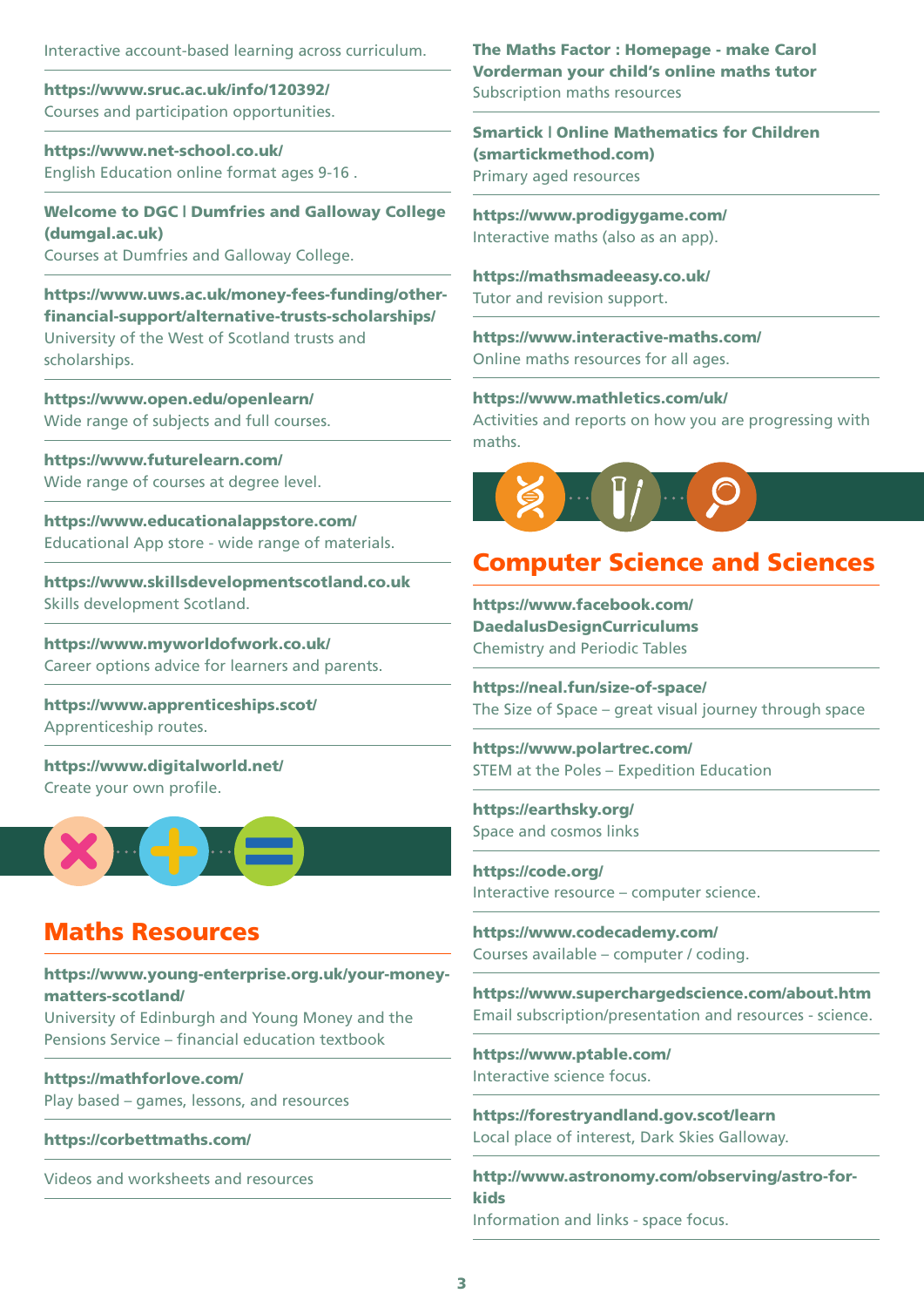#### <https://dumfriesastronomy.wordpress.com/> <https://www.the-soc.org.uk/> Dumfries Astronomy Society. The Scotland's Bird Club – wildlife.

<https://www.nasa.gov/topics/humans-in-space> Space.

#### [https://www.royensoc.co.uk/](https://eur03.safelinks.protection.outlook.com/?url=https%3A%2F%2Fwww.royensoc.co.uk%2F&data=02%7C01%7C%7Ca4d786601bbe402f46d908d82e3cb3bf%7Cbd2e1df68d5a4867a647487c2a7402de%7C0%7C0%7C637310185544458602&sdata=7vSo4%2B%2B%2BK0TIgAiOAvygRXRj87%2F%2BmXw97%2BZKd2VMuNs%3D&reserved=0)

Promotion and development of entomological science (study of insects).



# The Natural World

[https://archaeologyscotland.org.uk/heritage](https://archaeologyscotland.org.uk/heritage-resources-portal/)[resources-portal/](https://archaeologyscotland.org.uk/heritage-resources-portal/)  Heritage Resource Portal on Scotland's Past

#### [https://digschool.org.uk/](https://eur03.safelinks.protection.outlook.com/?url=https%3A%2F%2Fdigschool.org.uk%2F&data=04|01||f9a6f9eb698f49963dfb08d9a37c0ce7|bd2e1df68d5a4867a647487c2a7402de|0|0|637720576568175518|Unknown|TWFpbGZsb3d8eyJWIjoiMC4wLjAwMDAiLCJQIjoiV2luMzIiLCJBTiI6Ik1haWwiLCJXVCI6Mn0%3D|3000&sdata=pRVTf0TcdlVDBSjLBcN1JH%2B5E6UPeaBcoeOyt%2BZ0WHo%3D&reserved=0)

Engaging cross-curricular learning-enrichment workshops themed around archaeology

#### <https://orcaweb.org.uk/get-involved>

ORCA is a charity dedicated to studying and protecting whales, dolphins and porpoises

[https://www.sas.org.uk/digital-ocean-school](https://eur03.safelinks.protection.outlook.com/?url=https%3A%2F%2Fwww.sas.org.uk%2Fdigital-ocean-school&data=04|01||f9a6f9eb698f49963dfb08d9a37c0ce7|bd2e1df68d5a4867a647487c2a7402de|0|0|637720576568145644|Unknown|TWFpbGZsb3d8eyJWIjoiMC4wLjAwMDAiLCJQIjoiV2luMzIiLCJBTiI6Ik1haWwiLCJXVCI6Mn0%3D|3000&sdata=Y7foyv9AwVZmyxS3oKfkuwgN2W%2BrQoocKgjPOJNHU%2BA%3D&reserved=0)  Digital Ocean School – explore, investigate, protect and enjoy beaches

 <https://www.mudandbloom.com/>Mud and Bloom – connecting Children with nature.

#### [https://swseic.org.uk/](https://eur03.safelinks.protection.outlook.com/?url=https%3A%2F%2Fswseic.org.uk%2F&data=04|01||f9a6f9eb698f49963dfb08d9a37c0ce7|bd2e1df68d5a4867a647487c2a7402de|0|0|637720576568075959|Unknown|TWFpbGZsb3d8eyJWIjoiMC4wLjAwMDAiLCJQIjoiV2luMzIiLCJBTiI6Ik1haWwiLCJXVCI6Mn0%3D|3000&sdata=%2FMJiEDACK7Nt3uSDoTg4xVWw5b7if88fEjDcfmZUsVM%3D&reserved=0)

South West Scotland Environmental Information Centre – quality information about wildlife and habitats in Dumfries and Galloway

[https://education.minecraft.net](https://education.minecraft.net/en-us/resources/minecraft-climate-and-sustainability-subject-kit/climate-futures/)  Minecraft Education Edition – climate and sustainability

[https://forestryandland.gov.scot/what-we-do](https://forestryandland.gov.scot/what-we-do/biodiversity-and-conservation/historic-environment-conservation/learning?fbclid=IwAR3IMkb49G60Wk3UNjJDht4ZjB8RWqtj8eTSz5lOKf_VWNBAAPYSvBEVi1U) Outdoor archaeological learning

<https://www.rockwatch.org.uk/> The UK's Nationwide Geology Club for Children

<https://www.natgeokids.com/uk/> National geographic kids.

https://www.metoffice.gov.uk/ Interactive – climate and weather.

<https://www.rspb.org.uk/> Wildlife and water countryside.

<https://schoolgardening.rhs.org.uk/home> Environmental / gardening open to home educators.

[https://www.rhs.org.uk/education-learning/](https://www.rhs.org.uk/education-learning/gardening-children-schools/family-activities/grow-it)  [gardening-children-schools/family-activities/grow-it](https://www.rhs.org.uk/education-learning/gardening-children-schools/family-activities/grow-it)  Environmental /gardening.

<https://www.britishhedgehogs.org.uk/> Competitions, Wildlife.

<https://www.edinburghgeolsoc.org/> Excursions and lectures - natural world.

[https://www.rbge.org.uk/whats-on/all-whats](https://www.rbge.org.uk/whats-on/all-whats-on/?Types=Short Courses&date=2019-04-01&group=month&s=0&e=6)[on/?Types=Short%20Courses&date=2019-04-](https://www.rbge.org.uk/whats-on/all-whats-on/?Types=Short Courses&date=2019-04-01&group=month&s=0&e=6) [01&group=month&s=0&e=6](https://www.rbge.org.uk/whats-on/all-whats-on/?Types=Short Courses&date=2019-04-01&group=month&s=0&e=6) Royal Botanic Gardens. Wildlife and natural world.

[https://www.nhm.ac.uk/visit/virtual-museum.html](https://eur03.safelinks.protection.outlook.com/?url=https%3A%2F%2Fwww.nhm.ac.uk%2Fvisit%2Fvirtual-museum.html&data=02%7C01%7C%7Ca4d786601bbe402f46d908d82e3cb3bf%7Cbd2e1df68d5a4867a647487c2a7402de%7C0%7C0%7C637310185544408816&sdata=rpkU16%2FKlPuyImHzwuhoTciibzhEINb%2BQAvtBSEw654%3D&reserved=0) Virtual Natural History Museum – explore from your home.

<https://archaeology.mrdonn.org/> Introduction to archaeology with resources.



# Literacy, Languages and Visual Literacy (Film)

[https://www.edbookfest.co.uk/](https://eur03.safelinks.protection.outlook.com/?url=https%3A%2F%2Fwww.edbookfest.co.uk%2F&data=04|01||f9a6f9eb698f49963dfb08d9a37c0ce7|bd2e1df68d5a4867a647487c2a7402de|0|0|637720576568195429|Unknown|TWFpbGZsb3d8eyJWIjoiMC4wLjAwMDAiLCJQIjoiV2luMzIiLCJBTiI6Ik1haWwiLCJXVCI6Mn0%3D|3000&sdata=nrU%2FlJKADFiL1x1e%2BX0oXLSxv07YE0Zj4VvfhvC%2ByZ0%3D&reserved=0)  Edinburgh International Book Festival – events and articles

[https://www.shakespeare.org.uk/education/](https://eur03.safelinks.protection.outlook.com/?url=https%3A%2F%2Fwww.shakespeare.org.uk%2Feducation%2Fteaching-resources%2F&data=04|01||f9a6f9eb698f49963dfb08d9a37c0ce7|bd2e1df68d5a4867a647487c2a7402de|0|0|637720576568165566|Unknown|TWFpbGZsb3d8eyJWIjoiMC4wLjAwMDAiLCJQIjoiV2luMzIiLCJBTiI6Ik1haWwiLCJXVCI6Mn0%3D|3000&sdata=Ukh%2FpU07sfJtfy7fgxn6KOkPB7mz8cZgNjuVKQ55O9Y%3D&reserved=0)  [teaching-resources/](https://eur03.safelinks.protection.outlook.com/?url=https%3A%2F%2Fwww.shakespeare.org.uk%2Feducation%2Fteaching-resources%2F&data=04|01||f9a6f9eb698f49963dfb08d9a37c0ce7|bd2e1df68d5a4867a647487c2a7402de|0|0|637720576568165566|Unknown|TWFpbGZsb3d8eyJWIjoiMC4wLjAwMDAiLCJQIjoiV2luMzIiLCJBTiI6Ik1haWwiLCJXVCI6Mn0%3D|3000&sdata=Ukh%2FpU07sfJtfy7fgxn6KOkPB7mz8cZgNjuVKQ55O9Y%3D&reserved=0) 

Teaching resources for home educators

[https://www.nightzookeeper.com/en-gb/parents/](https://eur03.safelinks.protection.outlook.com/?url=https%3A%2F%2Fwww.nightzookeeper.com%2Fen-gb%2Fparents%2Fspecial_offers%2Ffacebook-offer52%3Freferrer%3DSuperfan416%26fbclid%3DIwAR2P9OTPzY42-khgLuKr7D3g_CVAiq39IWrogVpNKpZRuRQDNef7LQga0Hw&data=04|01||f9a6f9eb698f49963dfb08d9a37c0ce7|bd2e1df68d5a4867a647487c2a7402de|0|0|637720576568205385|Unknown|TWFpbGZsb3d8eyJWIjoiMC4wLjAwMDAiLCJQIjoiV2luMzIiLCJBTiI6Ik1haWwiLCJXVCI6Mn0%3D|3000&sdata=OZgv9w%2F%2B04OKmwMDuP2ntG%2B1NA6RQfak5l1op8dZz7I%3D&reserved=0) [special\\_offers/facebook-offer52?referrer=Super](https://eur03.safelinks.protection.outlook.com/?url=https%3A%2F%2Fwww.nightzookeeper.com%2Fen-gb%2Fparents%2Fspecial_offers%2Ffacebook-offer52%3Freferrer%3DSuperfan416%26fbclid%3DIwAR2P9OTPzY42-khgLuKr7D3g_CVAiq39IWrogVpNKpZRuRQDNef7LQga0Hw&data=04|01||f9a6f9eb698f49963dfb08d9a37c0ce7|bd2e1df68d5a4867a647487c2a7402de|0|0|637720576568205385|Unknown|TWFpbGZsb3d8eyJWIjoiMC4wLjAwMDAiLCJQIjoiV2luMzIiLCJBTiI6Ik1haWwiLCJXVCI6Mn0%3D|3000&sdata=OZgv9w%2F%2B04OKmwMDuP2ntG%2B1NA6RQfak5l1op8dZz7I%3D&reserved=0) [fan416&fbclid=IwAR2P9OTPzY42-khgLuKr7D3g\\_](https://eur03.safelinks.protection.outlook.com/?url=https%3A%2F%2Fwww.nightzookeeper.com%2Fen-gb%2Fparents%2Fspecial_offers%2Ffacebook-offer52%3Freferrer%3DSuperfan416%26fbclid%3DIwAR2P9OTPzY42-khgLuKr7D3g_CVAiq39IWrogVpNKpZRuRQDNef7LQga0Hw&data=04|01||f9a6f9eb698f49963dfb08d9a37c0ce7|bd2e1df68d5a4867a647487c2a7402de|0|0|637720576568205385|Unknown|TWFpbGZsb3d8eyJWIjoiMC4wLjAwMDAiLCJQIjoiV2luMzIiLCJBTiI6Ik1haWwiLCJXVCI6Mn0%3D|3000&sdata=OZgv9w%2F%2B04OKmwMDuP2ntG%2B1NA6RQfak5l1op8dZz7I%3D&reserved=0) [CVAiq39IWrogVpNKpZRuRQDNef7LQga0Hw](https://eur03.safelinks.protection.outlook.com/?url=https%3A%2F%2Fwww.nightzookeeper.com%2Fen-gb%2Fparents%2Fspecial_offers%2Ffacebook-offer52%3Freferrer%3DSuperfan416%26fbclid%3DIwAR2P9OTPzY42-khgLuKr7D3g_CVAiq39IWrogVpNKpZRuRQDNef7LQga0Hw&data=04|01||f9a6f9eb698f49963dfb08d9a37c0ce7|bd2e1df68d5a4867a647487c2a7402de|0|0|637720576568205385|Unknown|TWFpbGZsb3d8eyJWIjoiMC4wLjAwMDAiLCJQIjoiV2luMzIiLCJBTiI6Ik1haWwiLCJXVCI6Mn0%3D|3000&sdata=OZgv9w%2F%2B04OKmwMDuP2ntG%2B1NA6RQfak5l1op8dZz7I%3D&reserved=0)  Creative writing community for kids – learning games and activities

<http://scottishbooktrust.com/> Scottish Book Trust.

[Poetry & Creative Writing For Schools | Young](https://www.youngwriters.co.uk)  **[Writers](https://www.youngwriters.co.uk)** 

Creative Writing focus.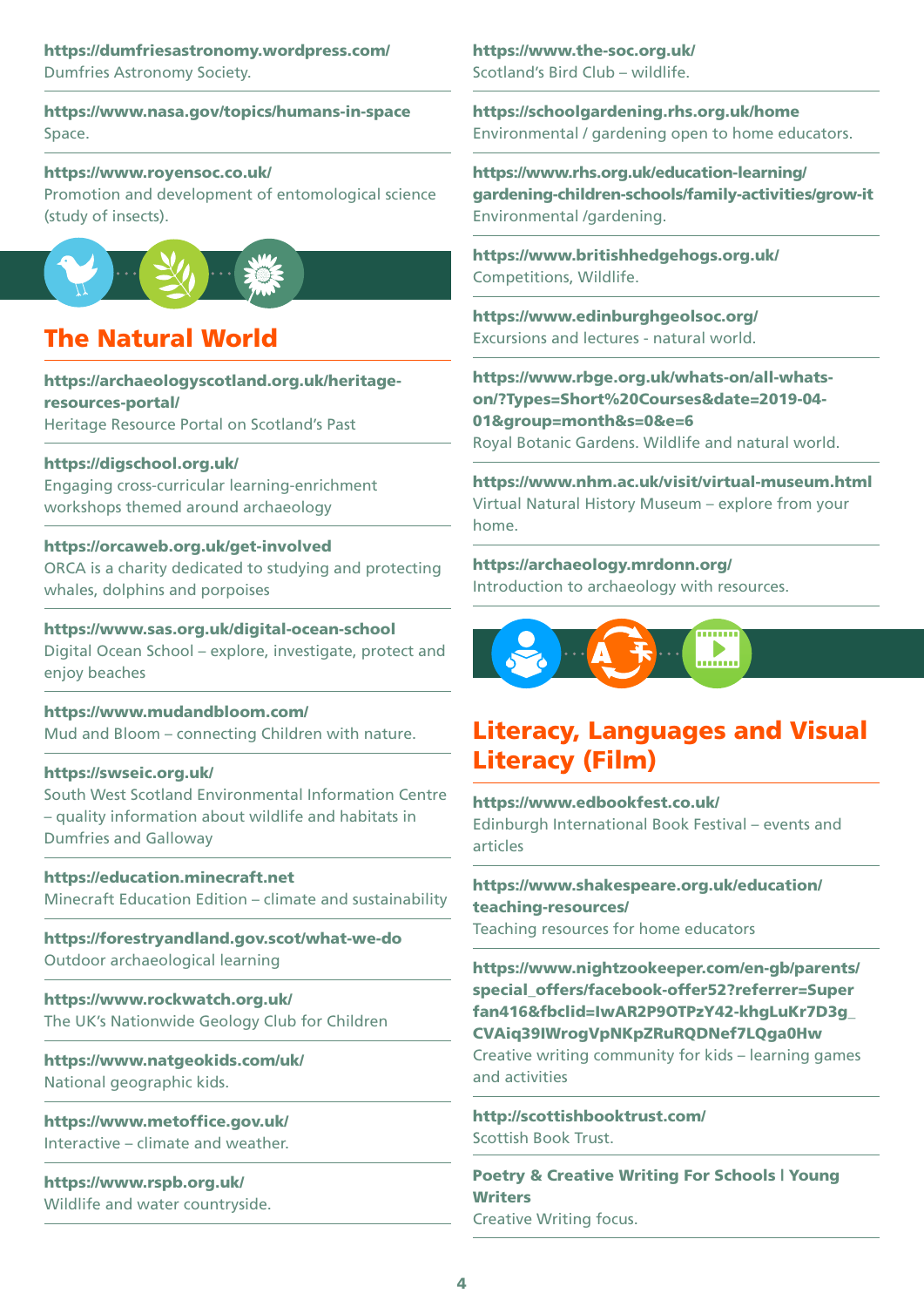<https://readingeggs.co.uk/> Interactive – early literacy (also as an app).

<https://www.gaelic4parents.com/> Interactive games, stories and video.

<https://thisreadingmama.com/> Literacy.

[https://www.brilliantbrainz.com/](https://www.brilliantbrainz.com/?utm_campaign=1587999813&utm_source=google&utm_medium=cpc&utm_content=342463251321&utm_term=educational resources&adgroupid=68089308199&gclid=CjwKCAjw-4_mBRBuEiwA5xnFINRK4wfT59VFBZpsfCpqidGzbmkCyJq-iOuSU77_glIYe0LdnS8mBRoCz5EQAvD_BwE) Monthly magazine 6-12yrs.

<https://theweekjunior.co.uk/> Current affairs magazine 8-14yrs.

<https://uk.babbel.com/> Languages (also as an app).

[https://www.intoflm.org/](https://www.intofilm.org/)  Includes online printable resources plus access to free movies in cinemas in November.

[https://www.duolingo.com/](https://eur03.safelinks.protection.outlook.com/?url=https%3A%2F%2Fwww.duolingo.com%2F&data=02%7C01%7C%7Ca4d786601bbe402f46d908d82e3cb3bf%7Cbd2e1df68d5a4867a647487c2a7402de%7C0%7C0%7C637310185544438691&sdata=2ofXzyz5L5o2LYJkm2%2FknT9DVSpw3l%2BoIXhzM6YHm6M%3D&reserved=0) Resources to support learning a new language.



# Food and Nutrition

 <https://www.bakingmad.com/recipes/kids-baking> Health food.

[https://www.hsph.harvard.edu/nutritionsource/](https://www.hsph.harvard.edu/nutritionsource/kids-healthy-eating-plate/) [kids-healthy-eating-plate/](https://www.hsph.harvard.edu/nutritionsource/kids-healthy-eating-plate/)  Health food.



### Music

[https://www.musictheory.net/lessons](https://eur03.safelinks.protection.outlook.com/?url=https%3A%2F%2Fwww.musictheory.net%2Flessons&data=04|01||f9a6f9eb698f49963dfb08d9a37c0ce7|bd2e1df68d5a4867a647487c2a7402de|0|0|637720576568145644|Unknown|TWFpbGZsb3d8eyJWIjoiMC4wLjAwMDAiLCJQIjoiV2luMzIiLCJBTiI6Ik1haWwiLCJXVCI6Mn0%3D|3000&sdata=wx%2BiCqdZ%2BINR%2B2rfVSAWytx%2B48GASvsrADJTORwvLg0%3D&reserved=0)  Music Theory Lessons

<https://m.youtube.com/> Music library.

 [and.galloway/teachers/](https://www.musicteachers.co.uk/area/dumfries.and.galloway/teachers/) [https://www.musicteachers.co.uk/area/dumfries.](https://www.musicteachers.co.uk/area/dumfries.and.galloway/teachers/) 

List of music teachers in Dumfries and Galloway.



## Visual Arts

<https://www.rockart.scot/resources/education/> Historic Environment Scotland – Scotland's Rock Art

[http://www.loveartandcraft.co.uk/](https://eur03.safelinks.protection.outlook.com/?url=http%3A%2F%2Fwww.loveartandcraft.co.uk%2F&data=04|01||f9a6f9eb698f49963dfb08d9a37c0ce7|bd2e1df68d5a4867a647487c2a7402de|0|0|637720576568135692|Unknown|TWFpbGZsb3d8eyJWIjoiMC4wLjAwMDAiLCJQIjoiV2luMzIiLCJBTiI6Ik1haWwiLCJXVCI6Mn0%3D|3000&sdata=Lqson%2FfaAW0GAL45Fcfp0%2Fdrtftykm5HyS2uPT5AKqQ%3D&reserved=0)  Love art and Craft – inspirational art education for all

<https://www.artfromthestart.co.uk> Art from the Start – Children's Fine Art lessons

[https://ayearwithmycamera.com/](https://eur03.safelinks.protection.outlook.com/?url=https%3A%2F%2Fayearwithmycamera.com%2F&data=04|01||f9a6f9eb698f49963dfb08d9a37c0ce7|bd2e1df68d5a4867a647487c2a7402de|0|0|637720576568085912|Unknown|TWFpbGZsb3d8eyJWIjoiMC4wLjAwMDAiLCJQIjoiV2luMzIiLCJBTiI6Ik1haWwiLCJXVCI6Mn0%3D|3000&sdata=u1uMchUILf94PcZ3V9L5ZbkhSyuP967xzx3d9YtBhCA%3D&reserved=0)  A year with my Camera is a year-long beginner's photography course – children and families

[http://krokotak.com/](https://eur03.safelinks.protection.outlook.com/?url=http%3A%2F%2Fkrokotak.com%2F&data=04|01||f9a6f9eb698f49963dfb08d9a37c0ce7|bd2e1df68d5a4867a647487c2a7402de|0|0|637720576568066010|Unknown|TWFpbGZsb3d8eyJWIjoiMC4wLjAwMDAiLCJQIjoiV2luMzIiLCJBTiI6Ik1haWwiLCJXVCI6Mn0%3D|3000&sdata=wIjJ4xC0MKxtn4aeIy9YIK%2FAnGRKZbWJt3xxlVNd7SM%3D&reserved=0)  Paper art/crafts – developing games – fine motor skills

[http://www.robbiddulph.com/draw-with-rob](https://eur03.safelinks.protection.outlook.com/?url=http%3A%2F%2Fwww.robbiddulph.com%2Fdraw-with-rob&data=02%7C01%7C%7Ca4d786601bbe402f46d908d82e3cb3bf%7Cbd2e1df68d5a4867a647487c2a7402de%7C0%7C0%7C637310185544428738&sdata=6RahZ0T9RXCHl%2BLLls9X94k2qClwQYQXFNv3pGPCsM8%3D&reserved=0) Activity Book and YouTube draw-along videos.

<https://scratch.mit.edu/> Site to create stories, games and animations.



# Health, Wellbeing and Safety

[https://www.bbc.co.uk/bitesize/articles/zsp76yc](https://eur03.safelinks.protection.outlook.com/?url=https%3A%2F%2Fwww.bbc.co.uk%2Fbitesize%2Farticles%2Fzsp76yc&data=02%7C01%7C%7C96a62f92e8d644913dac08d7213f37c4%7Cbd2e1df68d5a4867a647487c2a7402de%7C0%7C0%7C637014427718526211&sdata=tYgTlW0BbLFUksNhWZAedvDZYTTb%2BLVb8uLIGIaKzM4%3D&reserved=0)  Dental information.

[http://sciencewithme.com/learn-about-the-teeth/](https://eur03.safelinks.protection.outlook.com/?url=http%3A%2F%2Fsciencewithme.com%2Flearn-about-the-teeth%2F&data=02%7C01%7C%7C96a62f92e8d644913dac08d7213f37c4%7Cbd2e1df68d5a4867a647487c2a7402de%7C0%7C0%7C637014427718536206&sdata=2mc4zXsMcprQyk7nmI8tQvVP6z9Eu%2F6F6zvLX4qduNo%3D&reserved=0) Dental information.

[https://kidshealth.org/en/kids/center/htbw-main](https://eur03.safelinks.protection.outlook.com/?url=https%3A%2F%2Fkidshealth.org%2Fen%2Fkids%2Fcenter%2Fhtbw-main-page.html%3FWT.ac%3Dclassroom&data=02%7C01%7C%7Ca4d786601bbe402f46d908d82e3cb3bf%7Cbd2e1df68d5a4867a647487c2a7402de%7C0%7C0%7C637310185544448647&sdata=tW4%2FRoEdcgxj%2F%2FRM%2FhG86BfvRheN%2BUG8t4fCT8LsLro%3D&reserved=0)[page.html?WT.ac=classroom](https://eur03.safelinks.protection.outlook.com/?url=https%3A%2F%2Fkidshealth.org%2Fen%2Fkids%2Fcenter%2Fhtbw-main-page.html%3FWT.ac%3Dclassroom&data=02%7C01%7C%7Ca4d786601bbe402f46d908d82e3cb3bf%7Cbd2e1df68d5a4867a647487c2a7402de%7C0%7C0%7C637310185544448647&sdata=tW4%2FRoEdcgxj%2F%2FRM%2FhG86BfvRheN%2BUG8t4fCT8LsLro%3D&reserved=0) Information for all ages on anatomy.



#### Children's Voice and Financial Support

[http://www.dumgal.gov.uk/article/17522/Youth-](http://www.dumgal.gov.uk/article/17522/Youth-Democracy-and-Youth-Participation)[Democracy-and-Youth-Participation](http://www.dumgal.gov.uk/article/17522/Youth-Democracy-and-Youth-Participation)  Opportunities for youth participation.

[www.respectme.org.uk](http://www.respectme.org.uk) Anti-bullying support.

<https://www.holywood-trust.org.uk/> Trust with support for children/young people.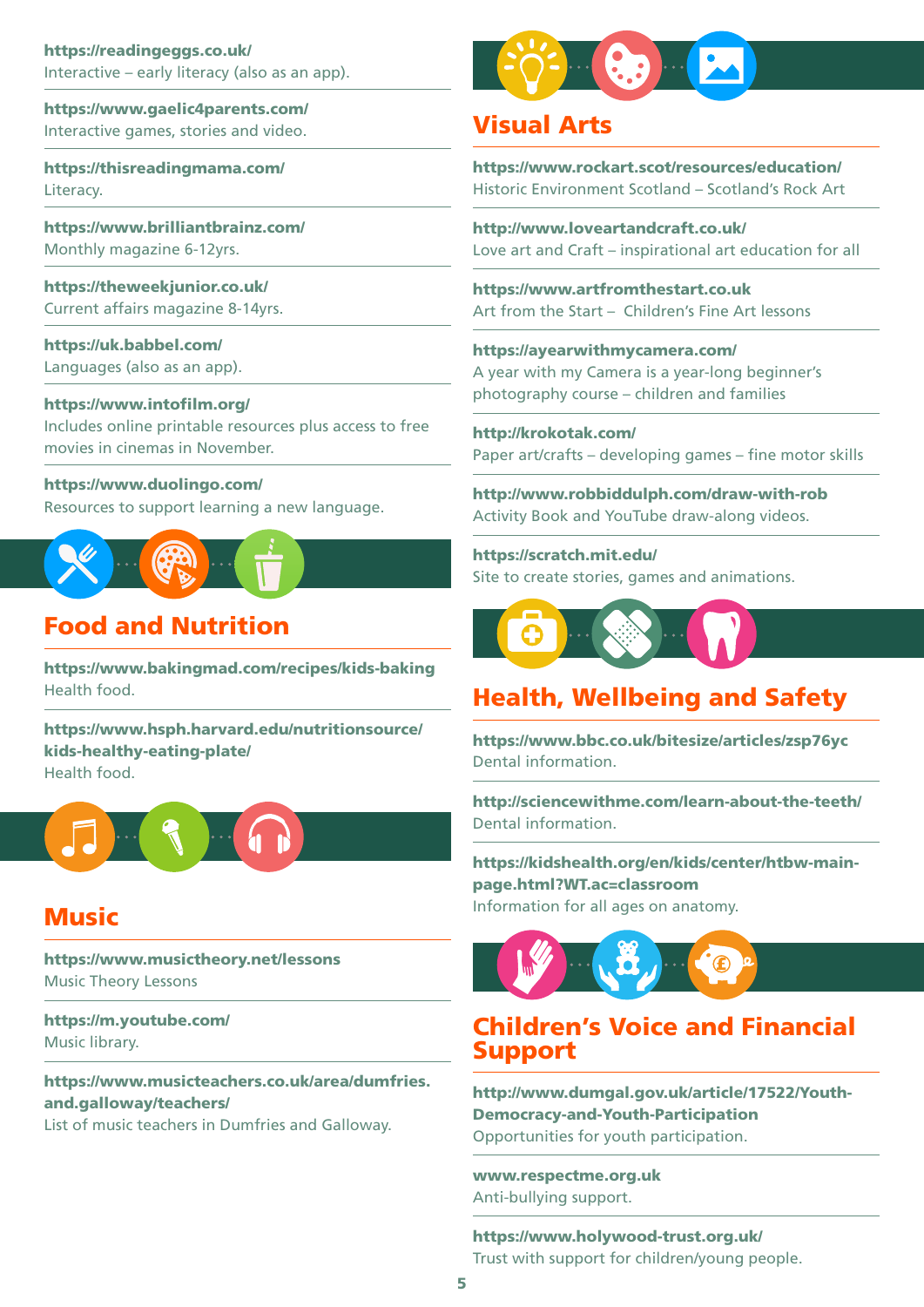# Practical Resources

<https://melscience.com/GB-en/> Monthly experiments – science.

[https://www.postcrossing.com](https://www.postcrossing.com/)/ Enables you to send and receive postcards back from people around the world. Geography, Culture.

[https://www.bigbutterfycount.org/](https://www.bigbutterflycount.org/) Annual butterfy count July/August.

[https://www.theworks.co.uk/?q=education%20](https://www.theworks.co.uk/?q=education%20books&top=4547&pg=3) [books&top=4547&pg=3](https://www.theworks.co.uk/?q=education%20books&top=4547&pg=3)  Wide selection of educational books as well as fiction.

hobby sets etc.

 [%26%20Crafts&sort=relevance&page=1&lpp=24](https://www.therange.co.uk/search?q=Arts#in_stock_f=true&top_level_category_f=Arts %26 Crafts&sort=relevance&page=1&lpp=24) [https://www.therange.co.uk/search?q=Arts#in\\_](https://www.therange.co.uk/search?q=Arts#in_stock_f=true&top_level_category_f=Arts %26 Crafts&sort=relevance&page=1&lpp=24)  [stock\\_f=true&top\\_level\\_category\\_f=Arts%20](https://www.therange.co.uk/search?q=Arts#in_stock_f=true&top_level_category_f=Arts %26 Crafts&sort=relevance&page=1&lpp=24) Arts and crafts materials.



# Participation

[https://www.worldlandtrust.org/get-involved/](https://eur03.safelinks.protection.outlook.com/?url=https%3A%2F%2Fwww.worldlandtrust.org%2Fget-involved%2Feducational-resources%2F&data=04|01||f9a6f9eb698f49963dfb08d9a37c0ce7|bd2e1df68d5a4867a647487c2a7402de|0|0|637720576568085912|Unknown|TWFpbGZsb3d8eyJWIjoiMC4wLjAwMDAiLCJQIjoiV2luMzIiLCJBTiI6Ik1haWwiLCJXVCI6Mn0%3D|3000&sdata=CX%2FWXoLlbkfgYXmlanAfaD3EyeAJxw5J3sU%2Bahxf%2FD4%3D&reserved=0) [educational-resources/](https://eur03.safelinks.protection.outlook.com/?url=https%3A%2F%2Fwww.worldlandtrust.org%2Fget-involved%2Feducational-resources%2F&data=04|01||f9a6f9eb698f49963dfb08d9a37c0ce7|bd2e1df68d5a4867a647487c2a7402de|0|0|637720576568085912|Unknown|TWFpbGZsb3d8eyJWIjoiMC4wLjAwMDAiLCJQIjoiV2luMzIiLCJBTiI6Ik1haWwiLCJXVCI6Mn0%3D|3000&sdata=CX%2FWXoLlbkfgYXmlanAfaD3EyeAJxw5J3sU%2Bahxf%2FD4%3D&reserved=0) World Land Trust Educational resources

[https://theconversation.com/uk/topics/curious](https://eur03.safelinks.protection.outlook.com/?url=https%3A%2F%2Ftheconversation.com%2Fuk%2Ftopics%2Fcurious-kids-36782&data=04|01||f9a6f9eb698f49963dfb08d9a37c0ce7|bd2e1df68d5a4867a647487c2a7402de|0|0|637720576568095868|Unknown|TWFpbGZsb3d8eyJWIjoiMC4wLjAwMDAiLCJQIjoiV2luMzIiLCJBTiI6Ik1haWwiLCJXVCI6Mn0%3D|3000&sdata=dLqmoSyanYAr%2FhXvlUcYYkF4dCPNX1VCfOlDjOsoulo%3D&reserved=0)[kids-36782](https://eur03.safelinks.protection.outlook.com/?url=https%3A%2F%2Ftheconversation.com%2Fuk%2Ftopics%2Fcurious-kids-36782&data=04|01||f9a6f9eb698f49963dfb08d9a37c0ce7|bd2e1df68d5a4867a647487c2a7402de|0|0|637720576568095868|Unknown|TWFpbGZsb3d8eyJWIjoiMC4wLjAwMDAiLCJQIjoiV2luMzIiLCJBTiI6Ik1haWwiLCJXVCI6Mn0%3D|3000&sdata=dLqmoSyanYAr%2FhXvlUcYYkF4dCPNX1VCfOlDjOsoulo%3D&reserved=0) The conversation – Articles on Curious Kids Q&A

[https://www.funschooling.com](https://www.funschooling.com/?fbclid=IwAR2ZCQHgfc0DB5cbmAAbSs40M-4fCTizo9hGaiwcjCQC9YkTdGhMICT_T9w)  Customised home school literature and social networks <https://www.abernethy.org.uk/> Outdoor education open to Home Educators.

<https://www.artsaward.org.uk/site/?id=64> Inspire programmes and information.

 <https://www.peterpanmoatbrae.org/> Workshops and resources.

<https://www.attitudedancegroup.co.uk/> Expressive arts – Dance sessions and performances.

http://www.sleeping-giants.org.uk/flv\_portfolio/ [electric-theatre-workshop/](http://www.sleeping-giants.org.uk/flv_portfolio/electric-theatre-workshop/) 

Dumfries and Galloway based theatre group – offer of workshops and performances.

[https://www.theatreroyaldumfries.co.uk/junior](https://www.theatreroyaldumfries.co.uk/junior-guild)[guild](https://www.theatreroyaldumfries.co.uk/junior-guild)

Junior guild for children 7-18yrs based in Dumfries workshops and performances.

 <https://www.thebridgewellnesscentre.co.uk/>Exercise, gym and dance facility in Dalbeattie.

[https://m.facebook.com/pages/category/Art-](https://m.facebook.com/pages/category/Art-School/Holme-Head-House-499641280200248/)[School/Holme-Head-House-499641280200248/](https://m.facebook.com/pages/category/Art-School/Holme-Head-House-499641280200248/)  Art School (creative space) in Carlisle.

<https://www.dumgal.gov.uk/icebowl> Dedicated ice hockey and skating rink.

<http://www.lochhill.net/pony-club-centre/> Pony club centre.

<https://www.dgecowarriors.co.uk/about/> Beach cleaning in Dumfries and Galloway and beyond.

[https://www.thecocoabeancompany.com/](https://www.thecocoabeancompany.com/twynholm/childrens-chocolate-workshops/)  [twynholm/childrens-chocolate-workshops/](https://www.thecocoabeancompany.com/twynholm/childrens-chocolate-workshops/) Children's chocolate factory.

<https://www.lochken.co.uk/> Galloway Outdoor Activity Centre.

 <https://atheairts.org.uk/classes/childrens-classes/>Arts centre and café in Sanquhar.

[http://www.the-art-room.](http://www.the-art-room.co.uk/?layout=index&page=art-craft-workshops-dumfries) [co.uk/?layout=index&page=art-craft-workshops](http://www.the-art-room.co.uk/?layout=index&page=art-craft-workshops-dumfries)[dumfries](http://www.the-art-room.co.uk/?layout=index&page=art-craft-workshops-dumfries) Art store and creative space in Dumfries.

<https://m.facebook.com/letsdomartialarts/> Martial arts school in Dumfries.

 <https://www.cycling.scot/bikeability-scotland> National cycling programme.

<https://www.thesyc.co.uk/> Solway Yacht Club courses.

[https://www.nycos.co.uk/choirs/nycos-dumfries](https://www.nycos.co.uk/choirs/nycos-dumfries-choir/)[choir/](https://www.nycos.co.uk/choirs/nycos-dumfries-choir/)  NYCOS choir ages 7 -18yrs.

<https://www.dgwgo.com/events/> Dumfries and Galloway What Going On.

[https://www.dumfries-and-galloway.co.uk/sports/](https://www.dumfries-and-galloway.co.uk/sports/activities.htm)  [activities.htm](https://www.dumfries-and-galloway.co.uk/sports/activities.htm) D&G Online sports and activities.

[https://www.river-nith.com/nith-young-anglers](https://www.river-nith.com/nith-young-anglers-club/)[club/](https://www.river-nith.com/nith-young-anglers-club/) Nith Young Anglers Club.

<https://www.zoolabuk.com/> Animal handling experiences.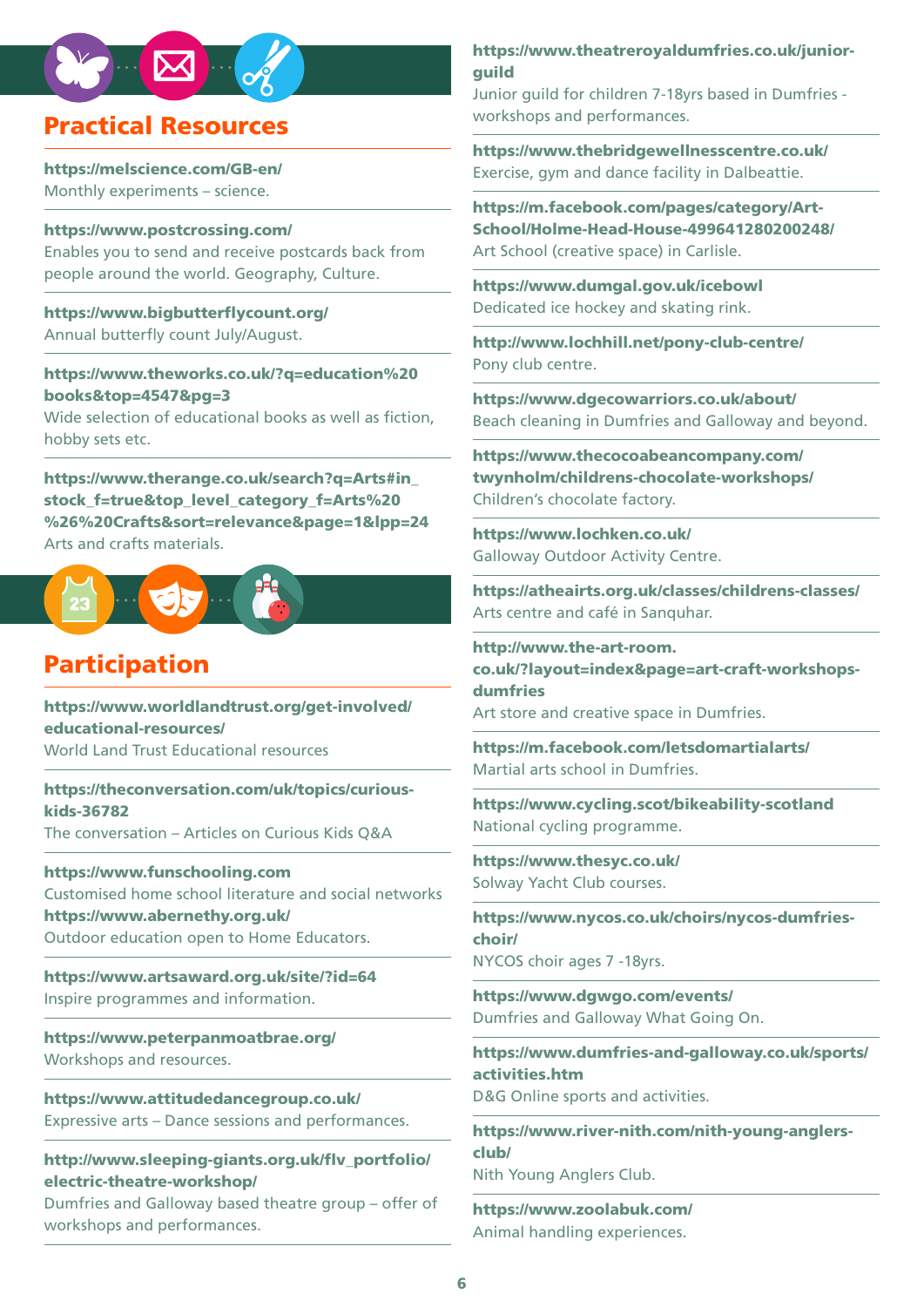# Places of Interest

<http://www.kirkcudbrighthistorysociety.org.uk/> Events and exhibition.

[http://www.castlesfortsbattles.co.uk/dumfries\\_](http://www.castlesfortsbattles.co.uk/dumfries_galloway/dumfries_galloway.html) [galloway/dumfries\\_galloway.html](http://www.castlesfortsbattles.co.uk/dumfries_galloway/dumfries_galloway.html) History and satellite navigation for castles.

[https://thestove.org/](https://thestove.org/about-the-stove/) Arts and community projects.

[http://www.spring-fing.co.uk/](http://www.spring-fling.co.uk/)  Exhibitions and open studios.

[https://www.dumfries-and-galloway.co.uk/arts/](https://www.dumfries-and-galloway.co.uk/arts/galleries.htm) [galleries.htm](https://www.dumfries-and-galloway.co.uk/arts/galleries.htm)  Events and exhibitions.

<https://www.facebook.com/DGSCIFEST/> Dumfries and Galloway Science Festival.

[https://www.nts.org.](https://www.nts.org.uk/?gclid=EAIaIQobChMIyP6g2t3A4QIVb77tCh2_oANSEAMYAiAAEgJMz_D_BwE) [uk/?gclid=EAIaIQobChMIyP6g2t3A4QIVb77tCh2\\_](https://www.nts.org.uk/?gclid=EAIaIQobChMIyP6g2t3A4QIVb77tCh2_oANSEAMYAiAAEgJMz_D_BwE)  [oANSEAMYAiAAEgJMz\\_D\\_BwE](https://www.nts.org.uk/?gclid=EAIaIQobChMIyP6g2t3A4QIVb77tCh2_oANSEAMYAiAAEgJMz_D_BwE) National Trust for Scotland.

[https://www.rspb.org.uk/reserves-and-events/](https://www.rspb.org.uk/reserves-and-events/reserves-a-z/mersehead)  [reserves-a-z/mersehead](https://www.rspb.org.uk/reserves-and-events/reserves-a-z/mersehead)/ Events.

[https://www.rspb.org.uk/reserves-and-events/](https://www.rspb.org.uk/reserves-and-events/reserves-a-z/crook-of-baldoon/)  [reserves-a-z/crook-of-baldoon/](https://www.rspb.org.uk/reserves-and-events/reserves-a-z/crook-of-baldoon/)  **Events** 

[https://www.rspb.org.uk/reserves-and-events/](https://www.rspb.org.uk/reserves-and-events/reserves-a-z/mull-of-galloway/)  [reserves-a-z/mull-of-galloway](https://www.rspb.org.uk/reserves-and-events/reserves-a-z/mull-of-galloway/)/ Events.

h[ttp://www.dumfriesaviationmuseum.com/](http://www.dumfriesaviationmuseum.com/)  Exhibition.

<https://www.ellislandfarm.co.uk/> Events.

[https://www.leadminingmuseum.co.uk/education](https://www.leadminingmuseum.co.uk/education-and-resources/)[and-resources/](https://www.leadminingmuseum.co.uk/education-and-resources/) Guided tour available.

<https://www.glasgowsciencecentre.org/> Interactive science.

<https://www.dynamicearth.co.uk/> Interactive science.

#### <http://www.samyeling.org/>

Have had Home Education groups visit. Participation in prayer.

[http://www.southofscotlandbeekeepers.co.uk/](http://www.southofscotlandbeekeepers.co.uk/peoples-project/)  Emerging educational resource centre.

<https://www.gemrock.net/learn/overview/> Rock, gems and minerals museum.

[https://www.english-heritage.org.uk/visit/places/](https://www.english-heritage.org.uk/visit/places/#?page=1&place=Carlisle&mp=false&fe=false)  [#?page=1&place=Carlisle&mp=false&fe=false](https://www.english-heritage.org.uk/visit/places/#?page=1&place=Carlisle&mp=false&fe=false) English heritage places to visit.

<https://www.thegreenfrogmoffat.co.uk/> Fishing opportunity.

<https://www.dumgal.gov.uk/artsandmuseums> Some participation during school holidays events/drop in.

<https://www.drumlanrigcastle.co.uk/> Also participation in events. History, playground, walks, cycling.

https://broomfisheries.co.uk/ Fishing.

<https://coastaquarium.co.uk/> Interactive.

<http://castlekennedygardens.com/> Participation.

[https://www.dumgal.gov.uk/article/15306/Local](https://www.dumgal.gov.uk/article/15306/Local-libraries)[libraries](https://www.dumgal.gov.uk/article/15306/Local-libraries)  Interactive, events, drop ins.

<https://www.kirkcudbrightgalleries.org.uk/> Art exhibition programme and workshops.

<https://www.historicenvironment.scot/> Sites and participation.

[https://www.historicenvironment.scot/learn/](https://www.historicenvironment.scot/learn/education-visits/book-an-educational-group-visit/)  [education-visits/book-an-educational-group-visit/](https://www.historicenvironment.scot/learn/education-visits/book-an-educational-group-visit/) Open to Home Educators.

[https://www.dayoutwiththekids.co.uk/things-to](https://www.dayoutwiththekids.co.uk/things-to-do/south-scotland/dumfries-and-galloway)[do/south-scotland/dumfries-and-galloway](https://www.dayoutwiththekids.co.uk/things-to-do/south-scotland/dumfries-and-galloway)  Things to do and days out in Dumfries and Galloway.

[https://www.wwt.org.uk/wetland-centres/](https://www.wwt.org.uk/wetland-centres/caerlaverock)  [caerlaverock](https://www.wwt.org.uk/wetland-centres/caerlaverock) Interactive.